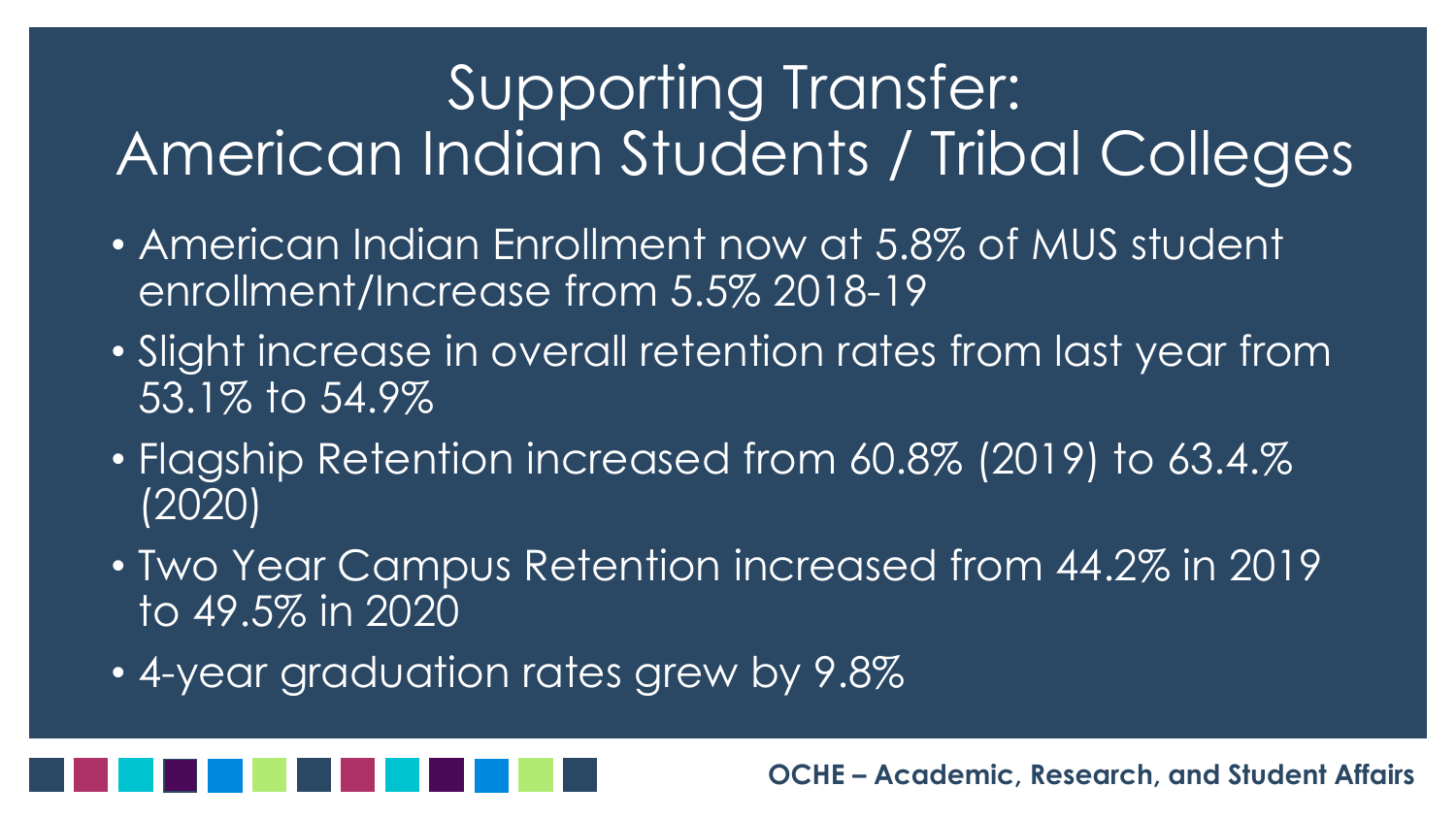# A Track Record of Inclusion

- **January 2019-** Tribal College Panel Transfer Discussion -American Indian Student Success Summit
- **July 2019-**WICHE-AIHEC Passport Convening at Salish Kootenai College
- **Fall 2019-** OCHE Outreach re: Gen Ed
- **March 2019-**MUS Common Course Numbering Council Work
- **April 2019-**MUS Common Course Numbering Council Convening/ Work
- **November 2019-**Roll out of American Indian Student Success dashboard which includes Tribal College Transfer into MUS Campuses
- **March 2020-**Invitation to all Tribal College Presidents to Participate in Faculty Councils
- **April/May 2020-**Ongoing work with SKC re: Gen Eds
- **December 2020-**Follow up professional development on data sharing and partnerships with the Tribal Colleges and the Regional Education Labs

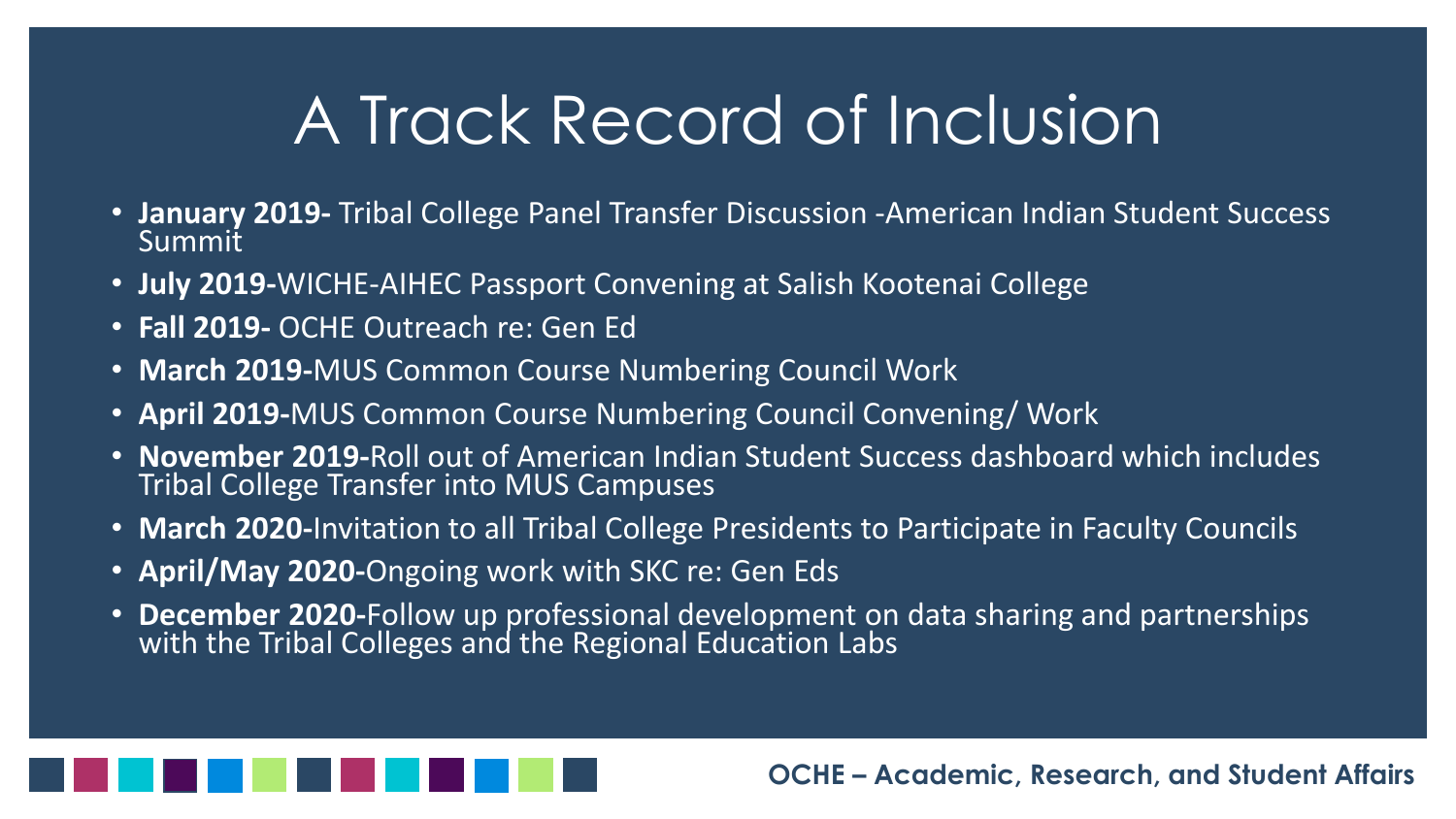

• 2019-20 86 Transfers to MUS from Tribal Colleges Increase from 75 in Academic Year 2017-18

• Top MUS Campus for Tribal College Transfers 2017-2020 • Montana State University-Northern • University of Montana

• Montana State University-Billings

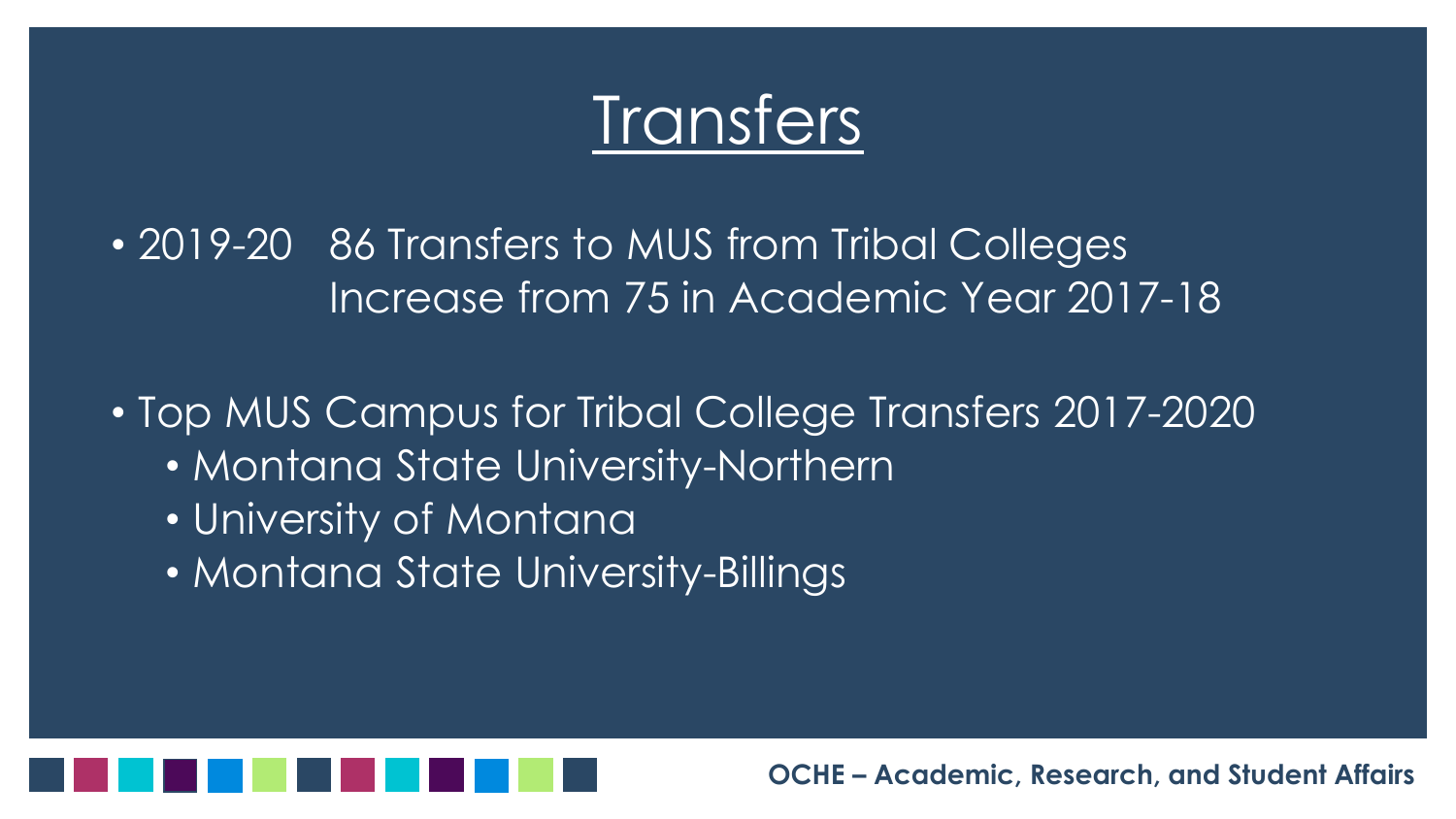# A Track Record of Partnership

- **January 2019-** Tribal College Panel Transfer Discussion -American Indian Student Success Summit
- **July 2019-**WICHE-AIHEC Passport Convening at Salish Kootenai College
- **Fall 2019-** OCHE Outreach re: Gen Ed
- **March 2019-**MUS Common Course Numbering Council Work
- **April 2019-**MUS Common Course Numbering Council Convening/ Work
- **November 2019-**Roll out of American Indian Student Success dashboard which includes Tribal College Transfer into MUS Campuses
- **March 2020-**Invitation to all Tribal College Presidents to Participate in Faculty Councils
- **April/May 2020-**Ongoing work with SKC re: Gen Eds
- **December 2020-**Follow up professional development on data sharing and partnerships with the Tribal Colleges and the Regional Education Labs

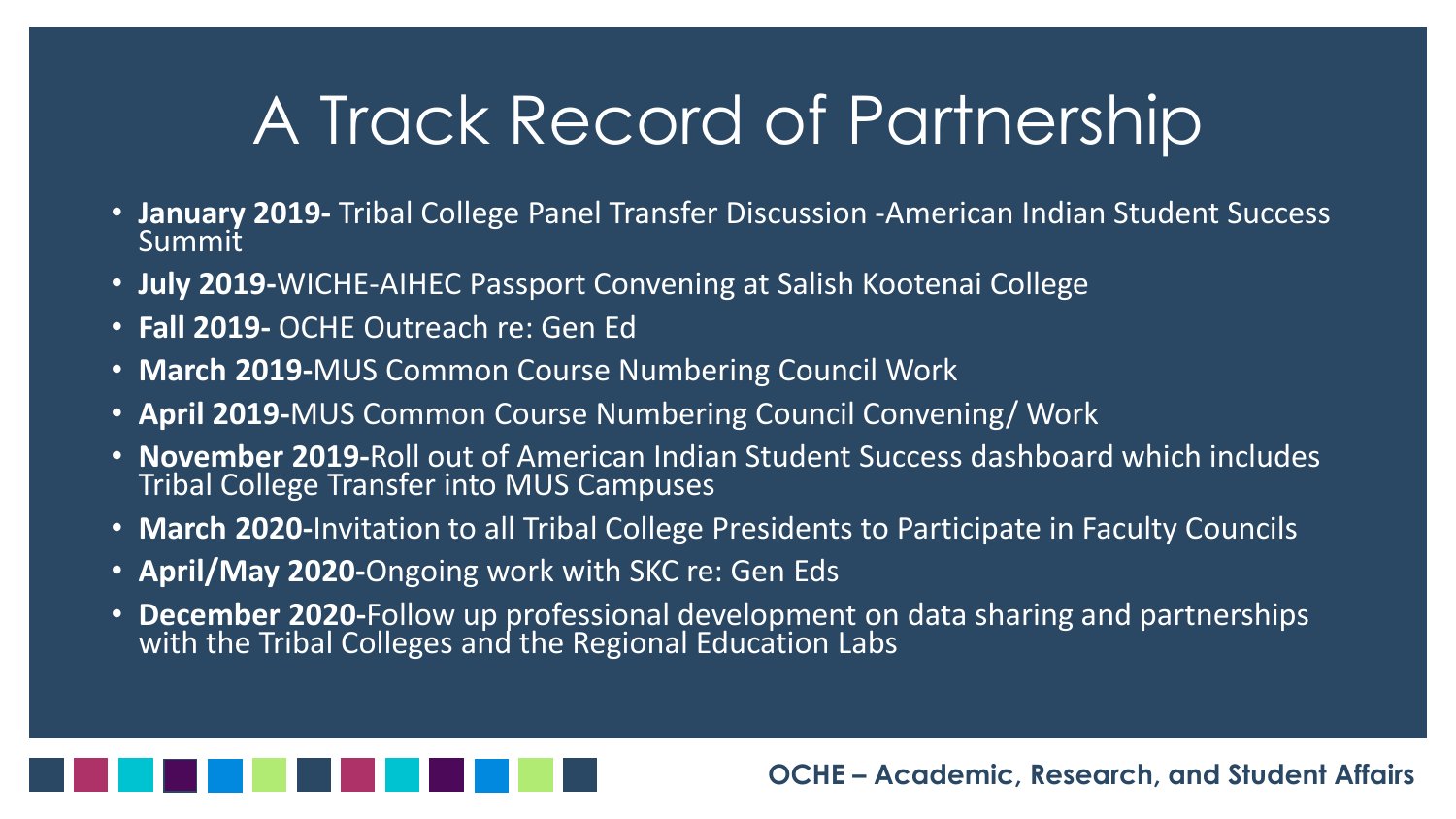